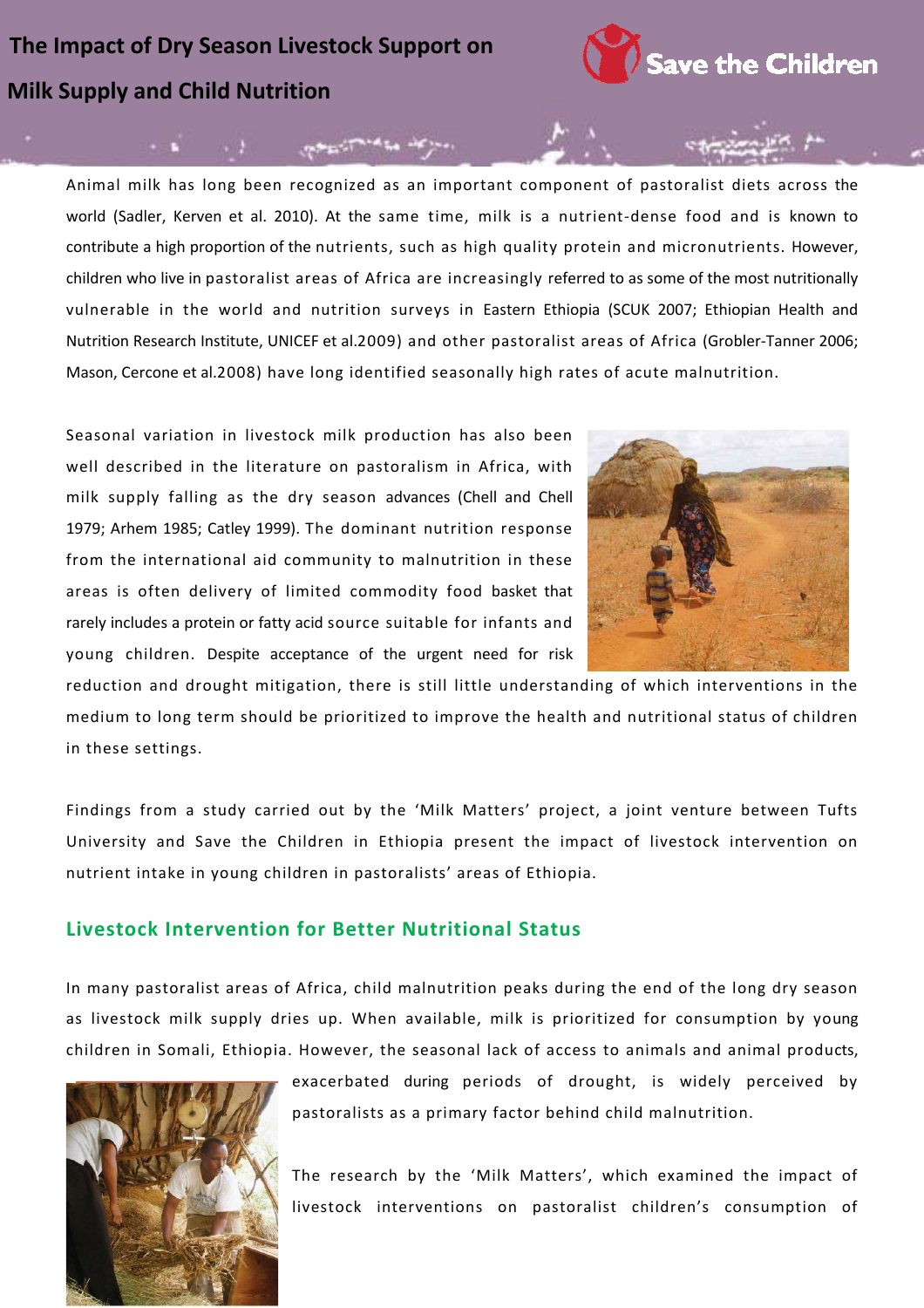animal milk and their nutritional status during the late dry season of Ethiopia, attests the interventions have a highly positive impact on the nutritional status of young children.

The study utilized livestock interventions as factor to compare between intervention sites with non‐intervention sites. Two livestock interventions were designed. In two of the four designated intervention sites (Waruf in Shinile and Biyoley in Liben), the milking animals were given a daily ration of supplementary feed over the dry season. In the other two intervention sites (Ayiliso in Shinile and Washaqabar in Liben), the milking animals were given a daily ration of supplementary feed plus a package of vaccinations and de-worming medications at the outset of the dry season. The two remaining sites were designated as control sites and received no intervention.

In order to also examine the impact of the intervention on nutrients intake in children and their nutritional status, children living in the chosen intervention sites were exposed to livestock interventions while children in the control sites were not. The Milk Matters' surveillance system followed all participating children in intervention and control sites on a monthly basis for one calendar year, June 2010 to June 2011.

The interventions measured up in terms of milk off‐ take, milk availability and nutrition status of children in the selected areas has demonstrated that through targeted livestock support to milking animals that stay close to women and children during dry season and/or drought, milk production and consumption among children is improved, and their nutritional status benefits.

At present, the humanitarian community is said to spend much more time before humanitarian disasters preparing to treat acute malnutrition rather than trying to prevent it (Levine and Chastre 2011). The interventions presented in this study provide us with the opportunity to change this focus and reconnect food security interventions and nutrition outcomes in

#### **Main Findings**

- Milk availability improved in intervention sites.
- Milk consumption by young children improved in the intervention sites.
- Overall, nutritional status of children receiving milk stabilized over the dry season.
- The cost of the interventions was significantly less than therapeutic feeding programs.

these areas with the potential of creating substantial aid cost savings by preventing the need for large Community‐ Based Management of Acute Malnutrition programs.

This study also found out several positive livelihood outcomes of the livestock intervention for participating households. One is the intervention helped women enjoy more free time as a result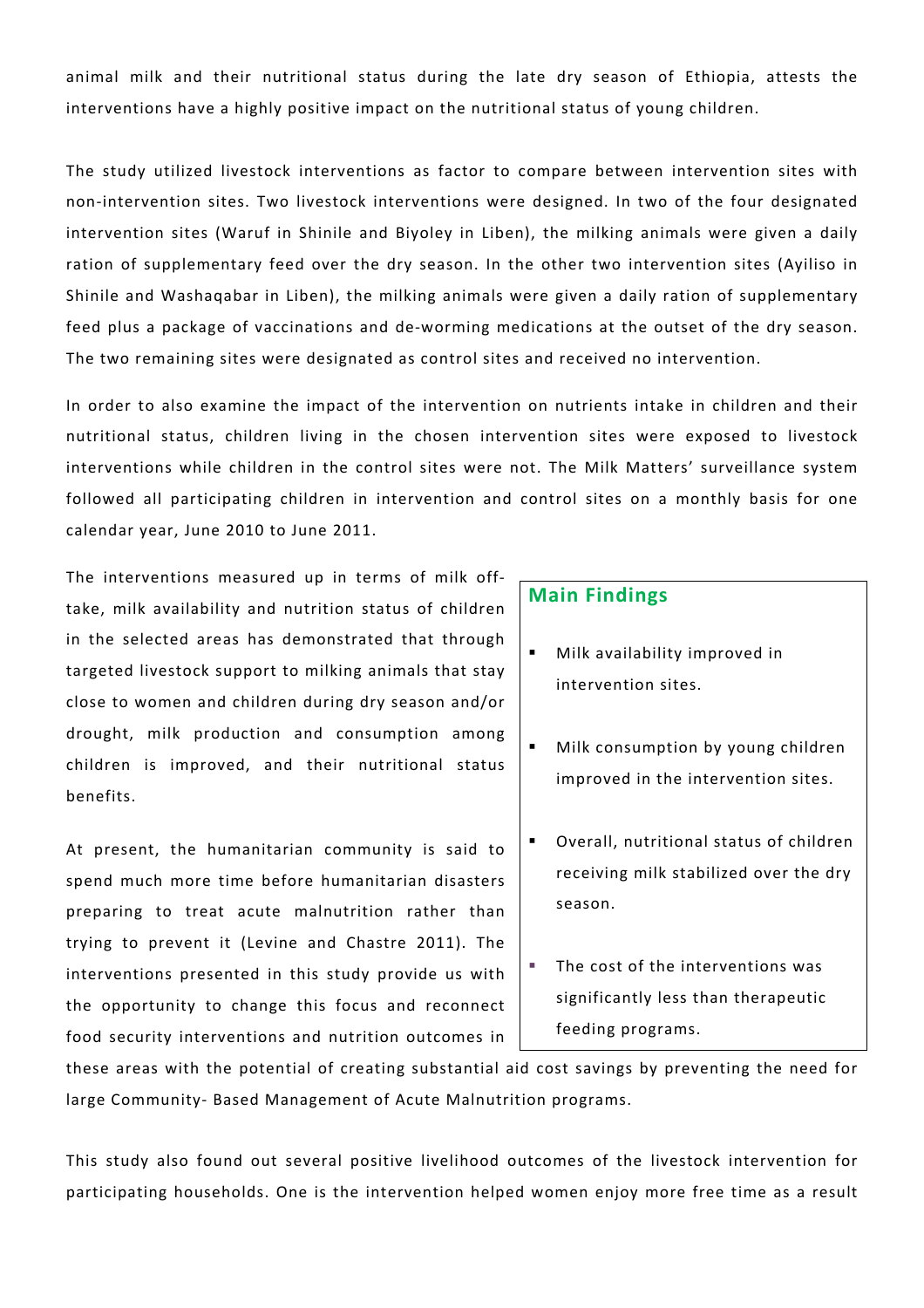of reduced workload. In addition, it positively impacted pastoralist livelihoods by protecting their critical assets during drought conditions.

## **Key Recommendations**

This study suggests a shift from the prevailing nutrition response of attempting to treat acute malnutrition with child feeding programs to a more preventive response through interventions such as this, which focused nutrition outcomes.

#### **Nutrition Sensitive Intervention**

- Support for preservation of milk surplus during the rainy season and, where appropriate, community-level feed production/storage under the drought preparedness stage.
- Focusing animal health and feeding interventions on the reproductive/milking stock during the mitigation stage.
- Ensuring that public works or cash/food‐ for‐work activities do not impact negatively on women's time and abilities to maintain their own or their children's nutritional status during the reconstruction stage.

In order to build the evidence in this research base on the potential for nutrition benefits of interventions such as those implemented under this study, food security and livelihood programs must start monitoring more systematically their impact on nutrition outcomes using simple tools for measuring nutrition impact such as participatory impact assessment and dietary index.

Future efforts on this type of nutrition sensitive intervention are likely to keep children living in low livestock resource settings from becoming malnourished, the evidence from which policymakers should make rationale choice.

‐‐‐//‐‐‐

*The full report can be found from*: http://sites.tufts.edu/feinstein/2012/milk‐matters For more information please contact Katy Webley, Director of Policy and Program Development, Save the Children UK, at Katy.w@scuk.org.et